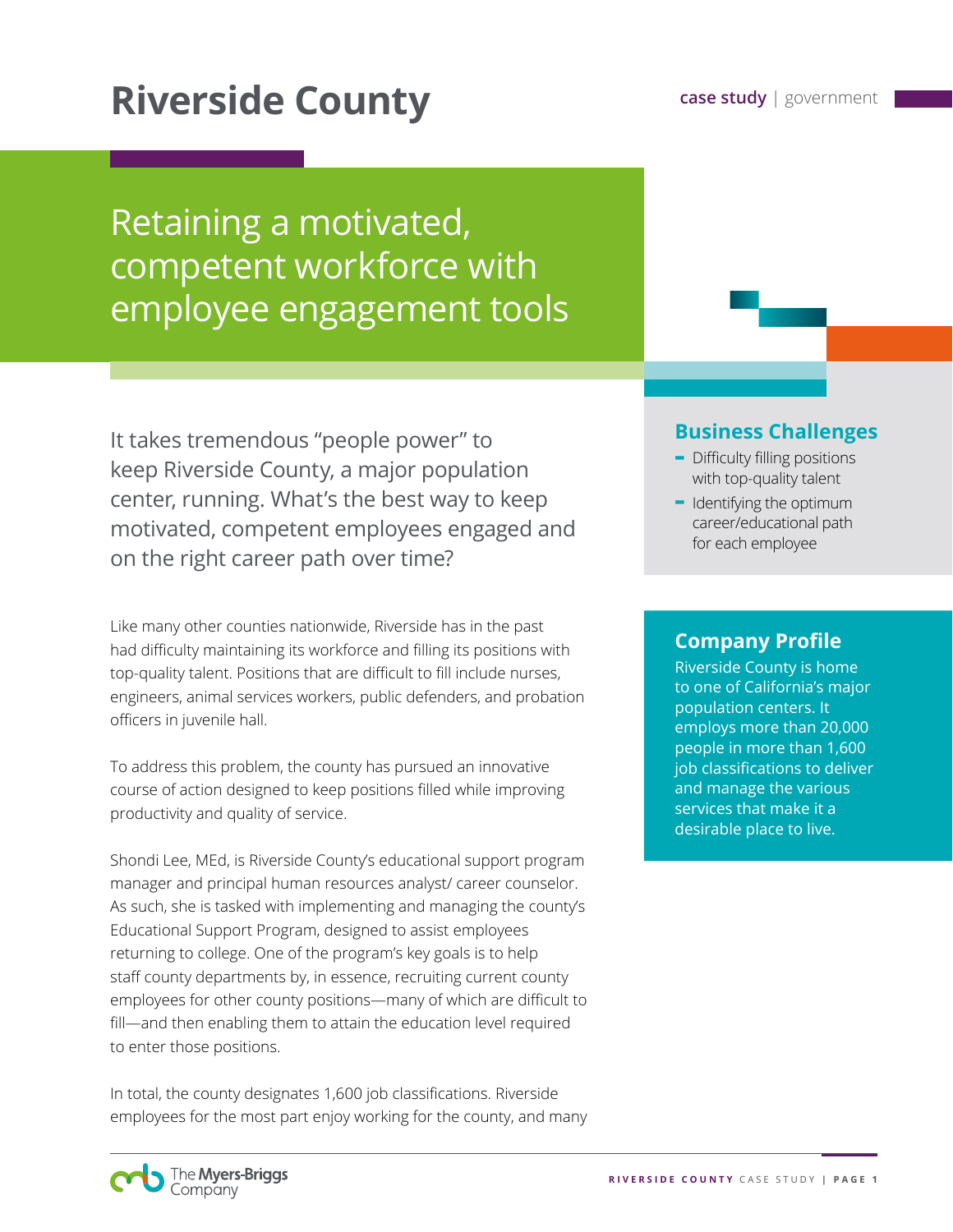of them have held county positions for many years. However, many are also interested in furthering their education and expanding their career to reach new horizons. The Educational Support Program enables them to accomplish this career development while retaining the stability, benefits, and overall desirable work environment that Riverside offers. Additionally, the program offers a variety of other benefits, ranging from loan repayment and various forms of financial assistance to 20/20 work/school splits for certain courses of study.

The program serves a dual purpose. By providing extra value to the employees, it makes county jobs more attractive and enables the county to fill difficult positions with quality candidates. The program also helps boost productivity and other bottom-line results for Riverside. This is primarily due to the fact that it doesn't simply direct employees to available jobs. Rather, it makes a focused and concerted effort to connect employees with the positions in the county for which they will find the highest level of job satisfaction and consequently perform the highest quality work.

### **Solution**

To help pinpoint the right career direction for each individual, Lee relies heavily on the Strong Interest Inventory® assessment from The Myers-Briggs Company (formerly CPP, Inc.). Used for over 50 years by U.S. colleges and universities, the Strong assessment helps individuals select a career by giving them insight into their interests, preferences, and personal styles. It enables them to identify specific careers and academic paths they're likely to enjoy by comparing their results with those of like-minded people who have already found a satisfying career.

Lee first became familiarized with the Strong at her previous position as an academic advisor at a community college and has been using it for this program for nearly a year. "I'm here to guide them through significant transition," said Lee. "The Strong offers a streamlined and easy-to-understand yet very informative format that provides a foundation for what will wind up being major life changes."

## **Solution**

- **-** Inspire 'big picture' thinking in employees who want to further their county career
- **-** Use Strong Interest Inventory® assessment to identify career and educational pathways based on people's interests

People who are unfamiliar with the Strong are typically surprised at how accurately it identifies their own interests. Often it identifies fields of work that they had thought about but never really considered.

#### **Shondi Lee,**

Educational Support Program Manager, Principal Human Resources Analyst/ Career Counselor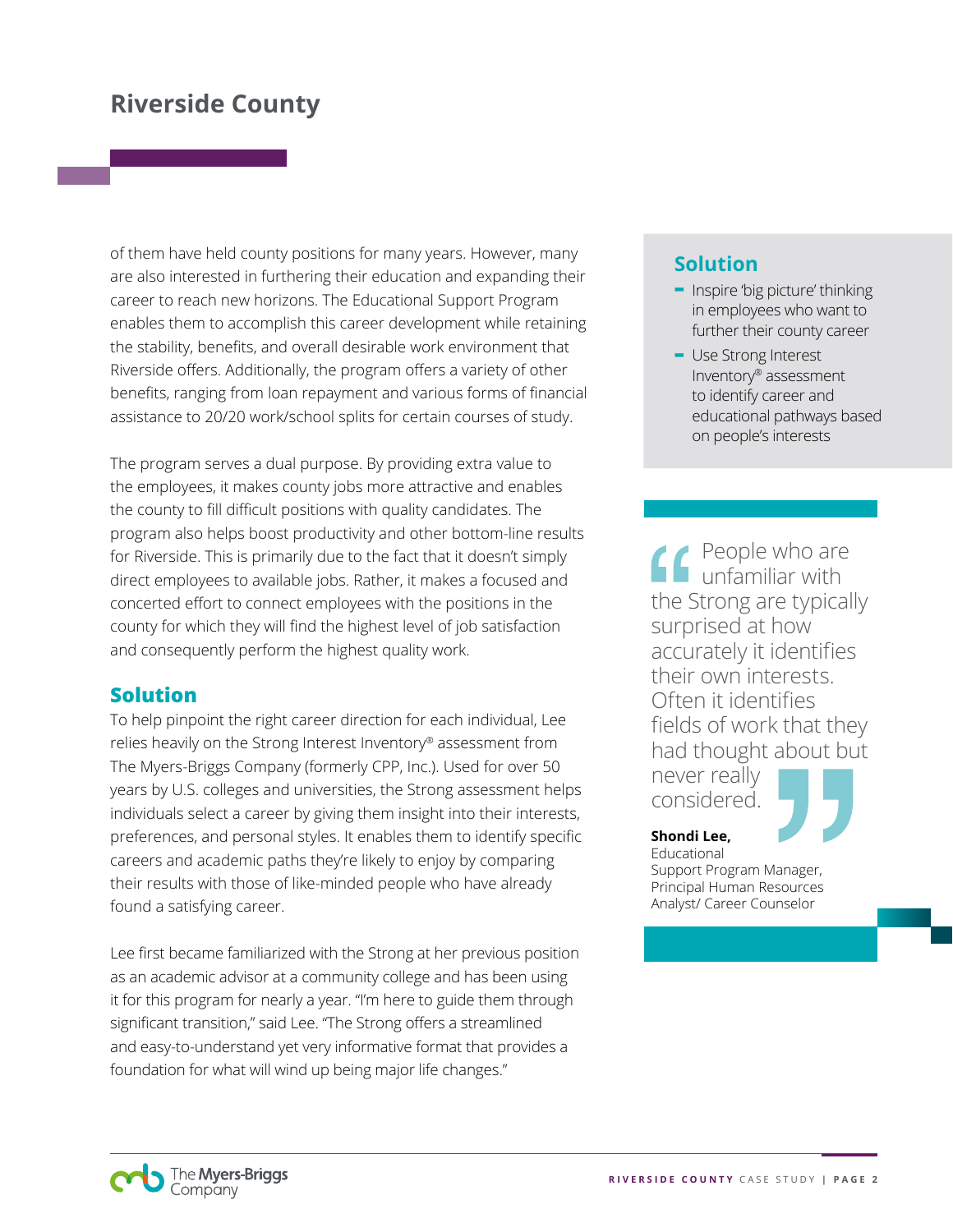"I want to make sure that the employees I work with are aware of everything and can truly envision the big picture," said Lee. "I try, therefore, to give them all the knowledge I've gained over my 10 years in counseling so that they can make the absolute best decision."

All participants are required to take the Strong prior to their first meeting. Lee then meets with them for approximately one hour to review the results, explaining what they mean in terms of possible career direction. Additionally, she reviews their resume and discusses their current career aspirations. The conversation always includes discussion of experience, transferable skills, and college transcripts.

Upon reviewing individual participants' Strong assessment results along with their background, Lee works with them to identify potential careers and then narrow down the list to three or four focus areas.

Once those areas have been identified, Lee provides them with informational resources such as Web sites and printed literature. Once a few career options have been identified, Lee helps participants identify and understand the academic requirements of those professions. She also helps them factor in the cost of a career change and figure out how they can accomplish their goals within their budget requirements.

Following participants' individual research, Lee works with them to narrow down the list to two careers. They then explore several questions together, such as, "what will it take to get the necessary college degree?" and "are the educational demands feasible for someone with a full-time job?"

She then works with them to identify volunteer, internship, and job shadow opportunities, as well as other activities, to provide a hands-on feel for the day-to-day work in which they'll be involved. Additionally, she works with them to view their educational path from the perspective of future employers.

## **Results**

- **-** Improved academic performance of program participants due to Strong identifying courses that captured students' interests
- **-** Improved productivity, better customer service and reduced number of sick days
- **-** High anticipation for improved employee retention rates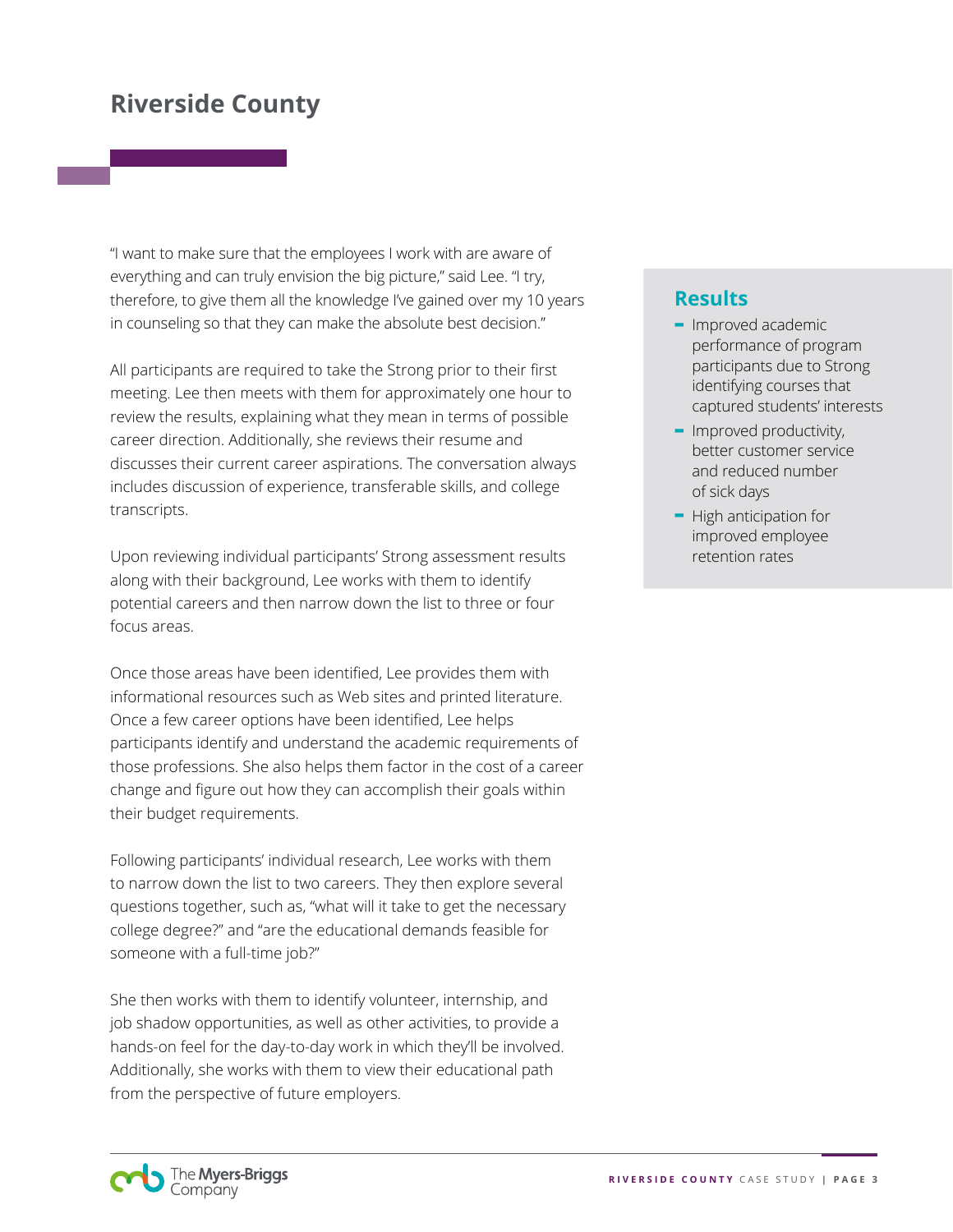"The goal is not just to go to school for a piece of paper but to actually become qualified to do the job," said Lee. "Whether justified or not, there exists the perception of 'diploma mills' versus true educational institutions. If you go to a school perceived as a diploma mill, you may have to step up and prove what you know to a potential employer."

The goals of the employees she works with range from a desire to enhance their current profession to a total career shift. Lee's goal and directive, however, is not simply to help people connect with the career they think they want. Rather, it is to create a path to a career that will enable them to derive true satisfaction and add maximum value to the county through their energy, enthusiasm, and talents. Often the career that people want and the career they'll enjoy and excel in are not one and the same.

"A lot of people come in and say, 'I want to be a nurse' because of job stability and a desire to help people," said Lee. "However, the reality of the kind of work that nurses do, and the school curriculum required, means that nursing is not necessarily something that everyone will enjoy or excel at. The Strong helps open their mind to other options that are more in line with their interests."

Understanding that people's notions of careers often do not measure up to reality, Lee is attuned to certain signs that indicate when an employee's perception of a profession is skewed. "When individuals have nursing on their form, I always dig a little deeper and often find that they are not necessarily in tune with the job itself and its demands," said Lee. "The Strong helps us pinpoint those interests and desires that led them initially to nursing and identify other professions that fulfill those interests for which they will be much more suited and likely to find success working in."

Social worker is another job that Lee identifies as a frequent source of confusion, with people often citing an interest in sociology coursework or their love of children as their motive for wanting to enter that field.

Helping people, Lee says, is something that can be accomplished in a variety of careers, and the kind of help that nurses and social workers provide is not necessarily the kind of help that everyone is going to enjoy providing. Furthermore, the science-heavy curriculum required by nursing in particular is not something for which everyone possesses the aptitude or inclination.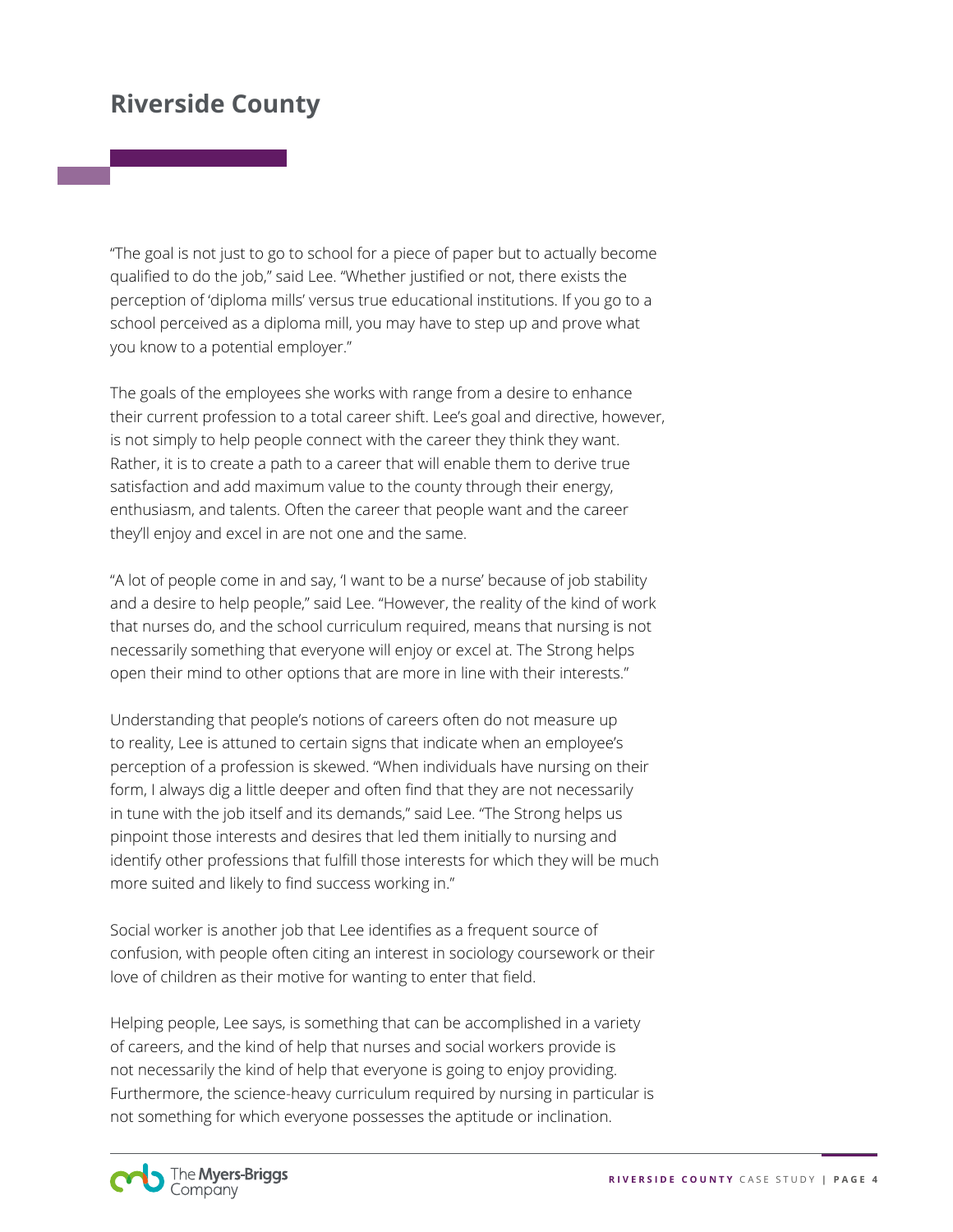Lee also points to popular media as a source of misinformation regarding careers. "Careers as they are depicted on TV— particularly those within the medical and law enforcement professions—are often quite different from reality," said Lee. "Unfortunately, TV often shapes people's opinions, and we have to work to bring perception in line with reality."

#### **Results**

Of course, there wouldn't be much benefit in helping people discover what they don't want to do for a living if it weren't followed by concrete insight into the kinds of careers that they might actually enjoy. This is where the Strong becomes particularly useful.

According to Lee, reactions to the Strong results are typically very positive, ranging from pleasant surprise to feelings of affirmation. "People who are unfamiliar with the Strong are typically very surprised at how accurately it identifies their own interests," said Lee. "Often it identifies fields of work that they had thought about but never really considered."

This, she says, is because most people don't associate their own interests with a career. More often they are looking at outcomes rather than the kinds of daily activities involved in the work. Rather than having them focus on the end result, however, Lee tries to get them to think about the process— from the education required to the actual carrying out of the work. Many people, she asserts, have a great deal of difficulty separating willingness or ability from preference. When choosing a career, she says, it's important for people to be honest and say, "I don't want to do that, but I do want to do this."

"Using the Strong, I help them factor in those often overlooked aspects of their individuality, such as how they process information, relate to other people, and other items that have much more to do with job satisfaction than a title or pay check," said Lee.

As everyone who enters her office wants to continue to work within the county, Lee often has to help them identify county jobs that involve activities and work environments similar to those found in careers identified by the Strong. "I try to make them aware of all the options available within the various county departments," said Lee. "With 1,600 job classifications within the county there are usually excellent options to choose from."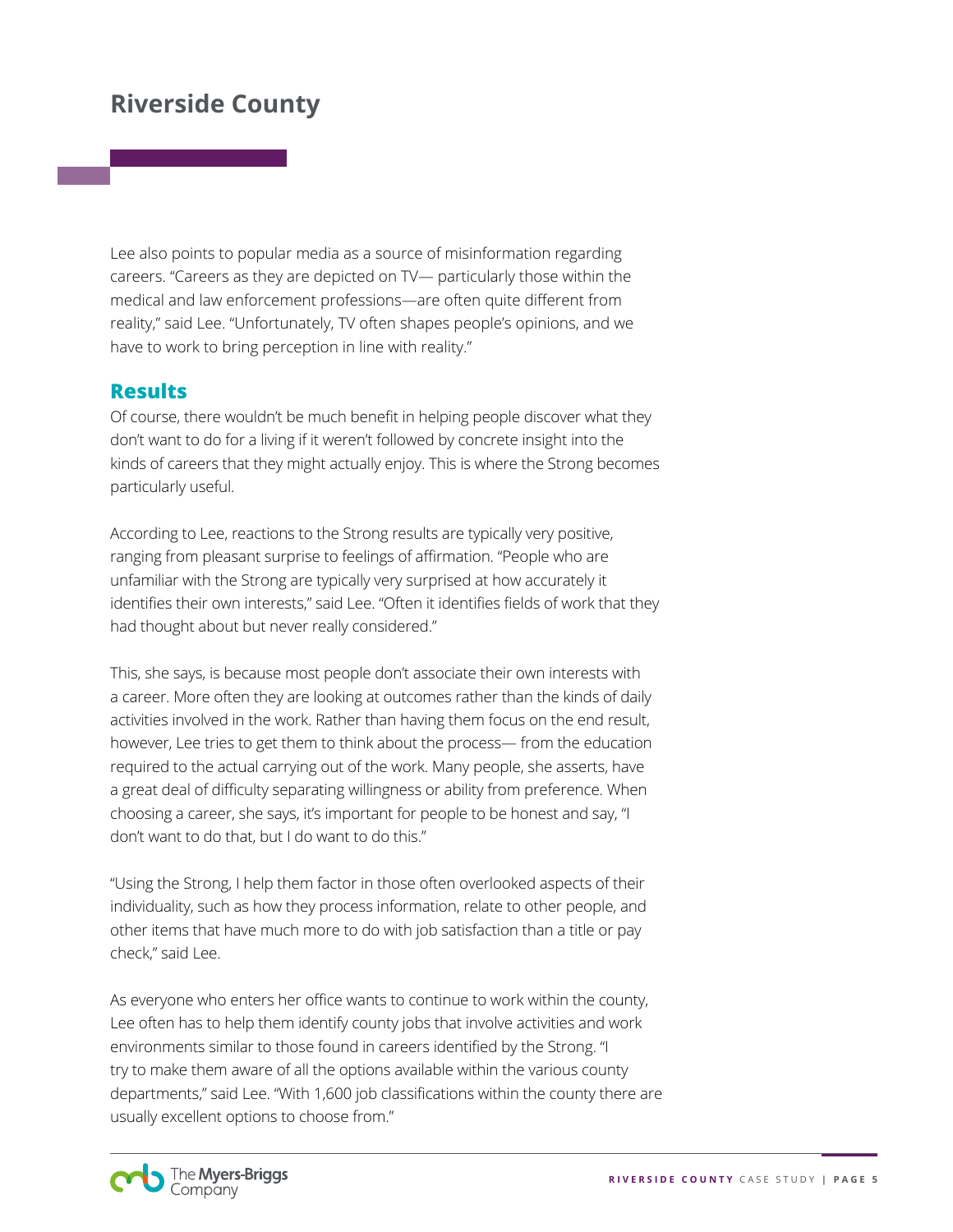For example, Lee worked with one employee who was pursuing a degree in an IT-related field. His Strong results, however, indicated a clear preference for the medical field. Since he had already invested time and money in his IT degree, he insisted on staying the course but later found himself unhappy in his position. Lee helped him find a career path that utilizes his background in a more fruitful way. He is now pursuing a nursing license that will enable him to use his IT bachelor's degree.

Lee also points to how working with people with similar interests tends to completely change employees' perceptions of their job. Another employee Lee worked with was dissatisfied with her job in an engineering department. The Strong assessment confirmed that her interests were quite different from those of people who typically work in engineering. Her interests did, however, strongly correlate with those of people in the social services field. Consequently, Lee helped her make the move to the social services department and begin pursuing a degree in clinical therapy.

Aligning people with their ideal career has bottom-line benefits beyond the abstract. Having happier workers, Lee says, equals higher productivity and less sick time. This, of course, carries over into areas such as customer service, which is directly tied to whether or not individuals enjoy their job.

"When people are in a profession that is the right fit for them, they're more willing to go above and beyond," said Lee. "It should come as no surprise that if someone enjoys their work, they're willing to do more of it."

Additionally, Lee has observed notable improvement in the academic performance of program participants as they pursue the degrees/certificates required for their new career. The retention rate, she says, has been rising, with very few dropping out of school. This, she believes, is directly tied to the ability of the Strong to identify courses of study that effectively capture students' interest—a major factor in academic success—and will ultimately lead to a more educated and competent workforce.

For Lee, the process of implementing and managing the program continues to be a very rewarding endeavor. "I've met with more than 1,200 employees since I started at this position," she said. "This is something that truly changes people's outlook, and it starts with using the Strong to open their eyes to all their options.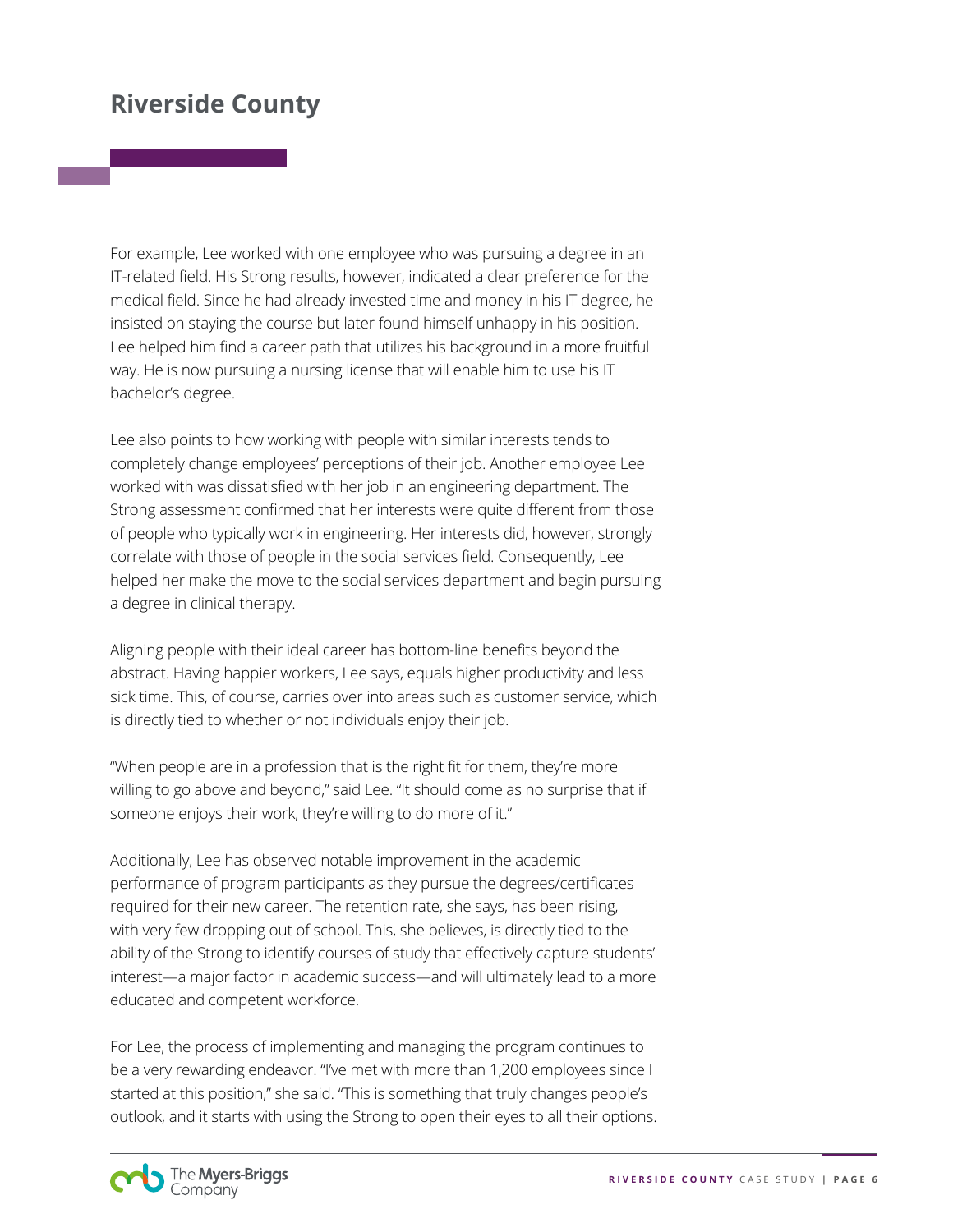It's very gratifying to be involved in a program that directly improves both the lives of the employees and the overall health of the organization."

The Educational Support Program and its use of the Strong Interest Inventory assessment is helping improve quality of life in Riverside County by ensuring that department positions— many of which are critical to maintaining the county's infrastructure—are filled by candidates who are not only qualified but also passionate about their work. The program, according to Lee, provides bottomline benefits to the county such as improved productivity, fewer sick days, and better customer service. Additionally, the program is anticipated to dramatically improve employee retention rates in the near future. Riverside County is investing in its most important asset: the people who keep its cities running and make it a place where people want to build their life.